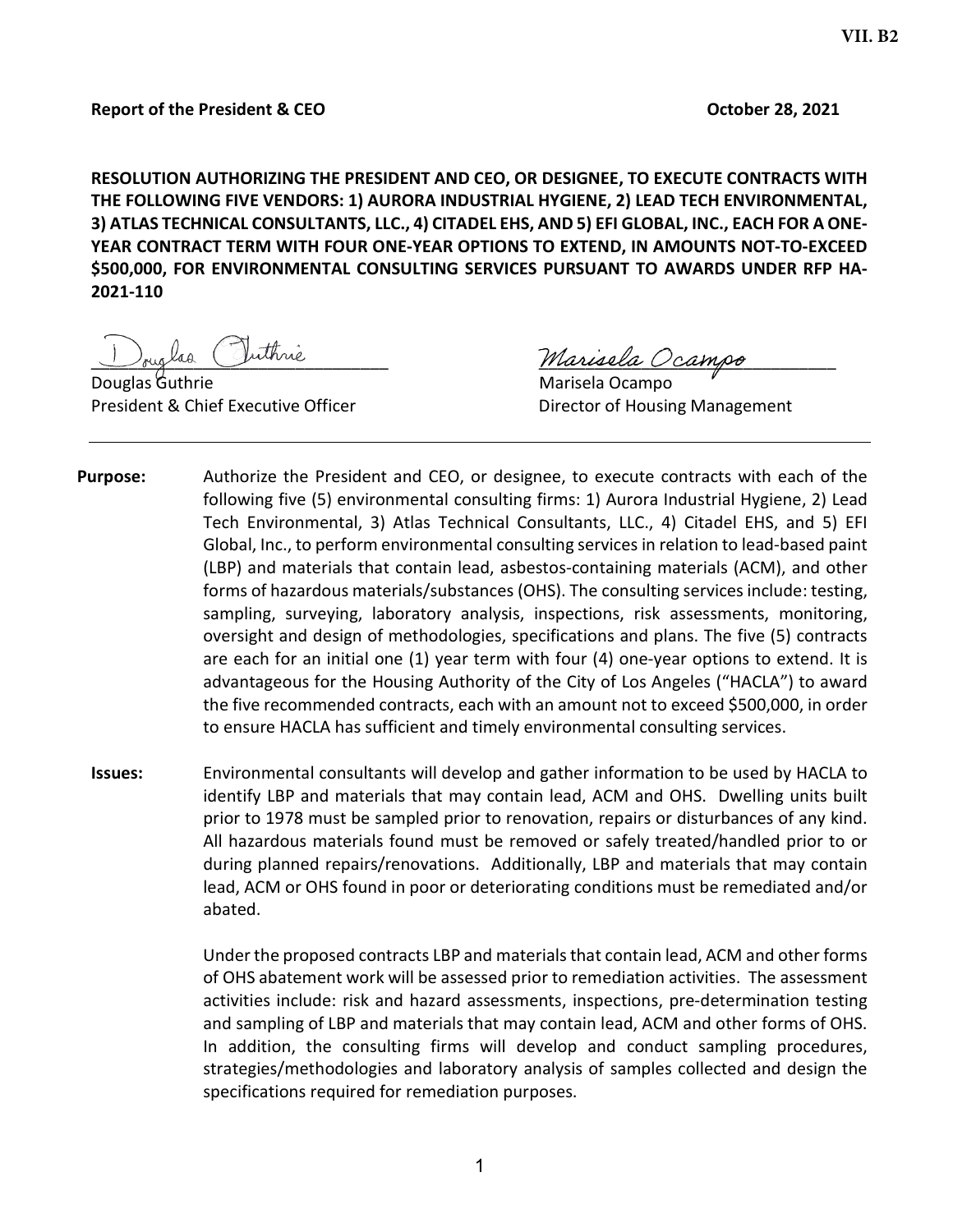Procurement: On August 12, 2021, Requests for Proposals (RFP) No. HA-2021-110 was issued for environmental consulting services. A total of seven (7) proposals were received by the submission deadline of September 14, 2021. The proposals were independently reviewed and evaluated by a panel with subject matter expertise using the criteria stated in the RFP. Each of the top five (5) ranked proposers was provided with an opportunity to submit a Best and Final Offer ("BAFO"), to give them a final opportunity to propose their best offer including any pricing concessions. All five (5) responded to the BAFO requests with three (3) proposers reducing their pricing in certain categories. Based on the evaluations and determinations that each proposal represents a best value to HACLA, the following five (5) top-ranked firms: 1) Aurora Industrial Hygiene, 2) Lead Tech Environmental, 3) Atlas Technical Consultants, LLC., 4) Citadel EHS, and 5) EFI Global, Inc., are being recommended for contract awards. Work will be distributed among the five (5) firms based on their availability, timelines, responsiveness, and expertise within a given type of work, and capability or capacity for the job size. Additional information regarding the procurement is included in Attachment 2 -Summary of Outreach.

# Vision Plan: PLACE Strategy #1: Stabilize the physical and financial viability of the conventional public housing portfolio

The public housing portfolio has been undergoing modernization and redevelopment efforts in order to sustain and add to the existing housing stock. Most of the fourteen public housing sites were built in the 1940's and 1950's and require numerous capital improvements. Environmental testing of potentially hazardous materials is a requirement prior to the commencement of improvement activities.

# PLACE Strategy #9: Manage capital resources and reserves to sustain useful life of existing and new units in HACLA's portfolio

HACLA has to maintain an aging public housing portfolio with limited funding. While the amount of physical needs has grown significantly over the years, the amounts received for improvement and maintenance efforts, other than within the last year, has steadily declined. Managing the limited funds with the goal of keeping the public housing stock at their highest level of usefulness and efficiency is an imperative.

Funding: The Chief Administrative Officer confirms the following:

Source of Funds: Public Housing Capital Fund is the primary funding source for public housing capital improvement projects.

Budget and Program Impact: These expenditures are included in HACLA's 2021 Capital Budget and will be budgeted in subsequent years as required.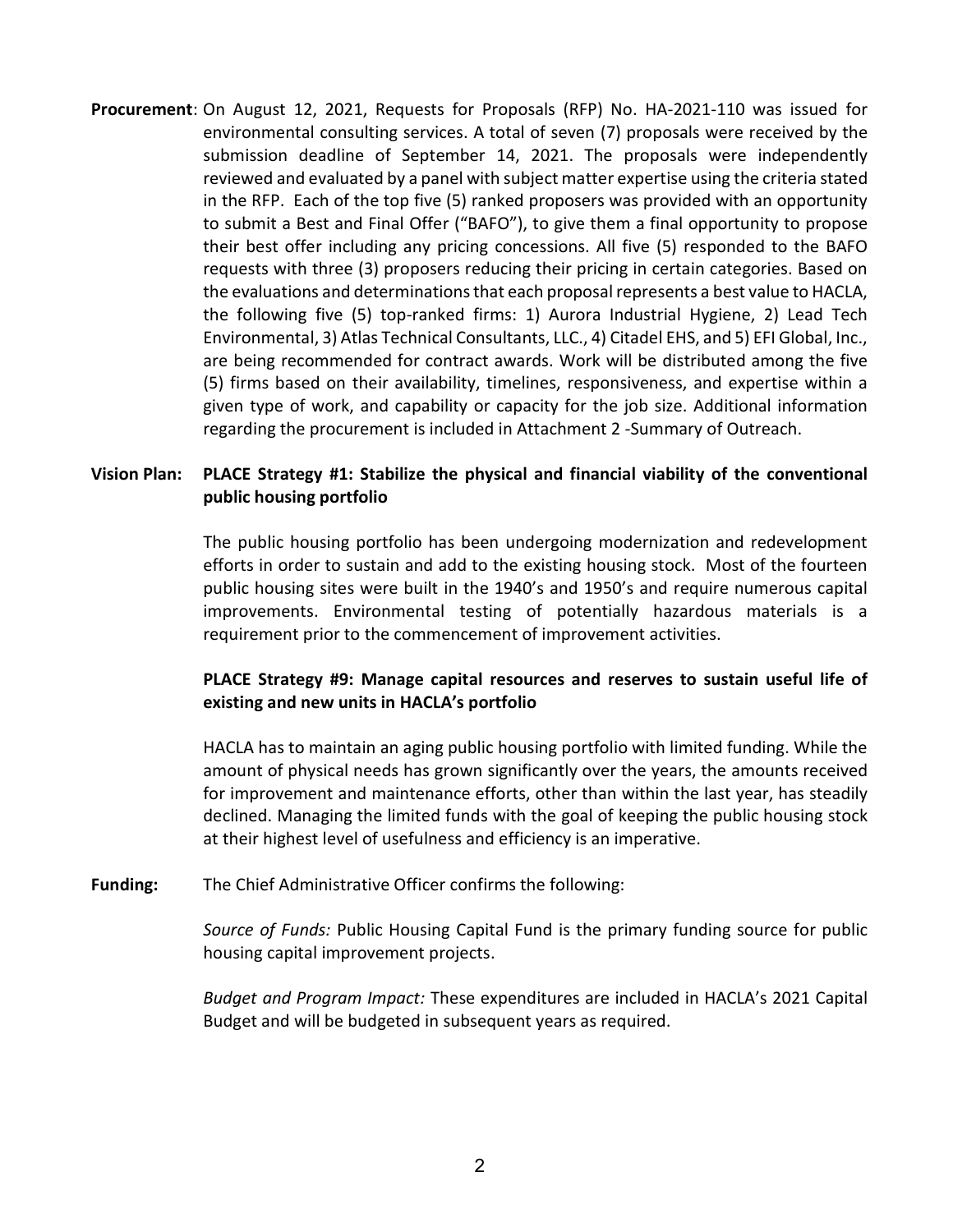- Environmental Review: The action required in the attached resolution to award contracts to the five (5) environmental consultants is exempt from CEQA and NEPA requirements.
- Section 3: All five (5) firms have submitted Economic Opportunity Plans pursuant to HACLA's Section 3 Policy and Compliance Plan requirements. The firms have made satisfactory commitments. These commitments include a combination of hiring, training and Section 3 fund contributions towards skills development and the Build Hope scholarship program.

#### Attachments:

- 1. Resolution
- 2. Summary of Outreach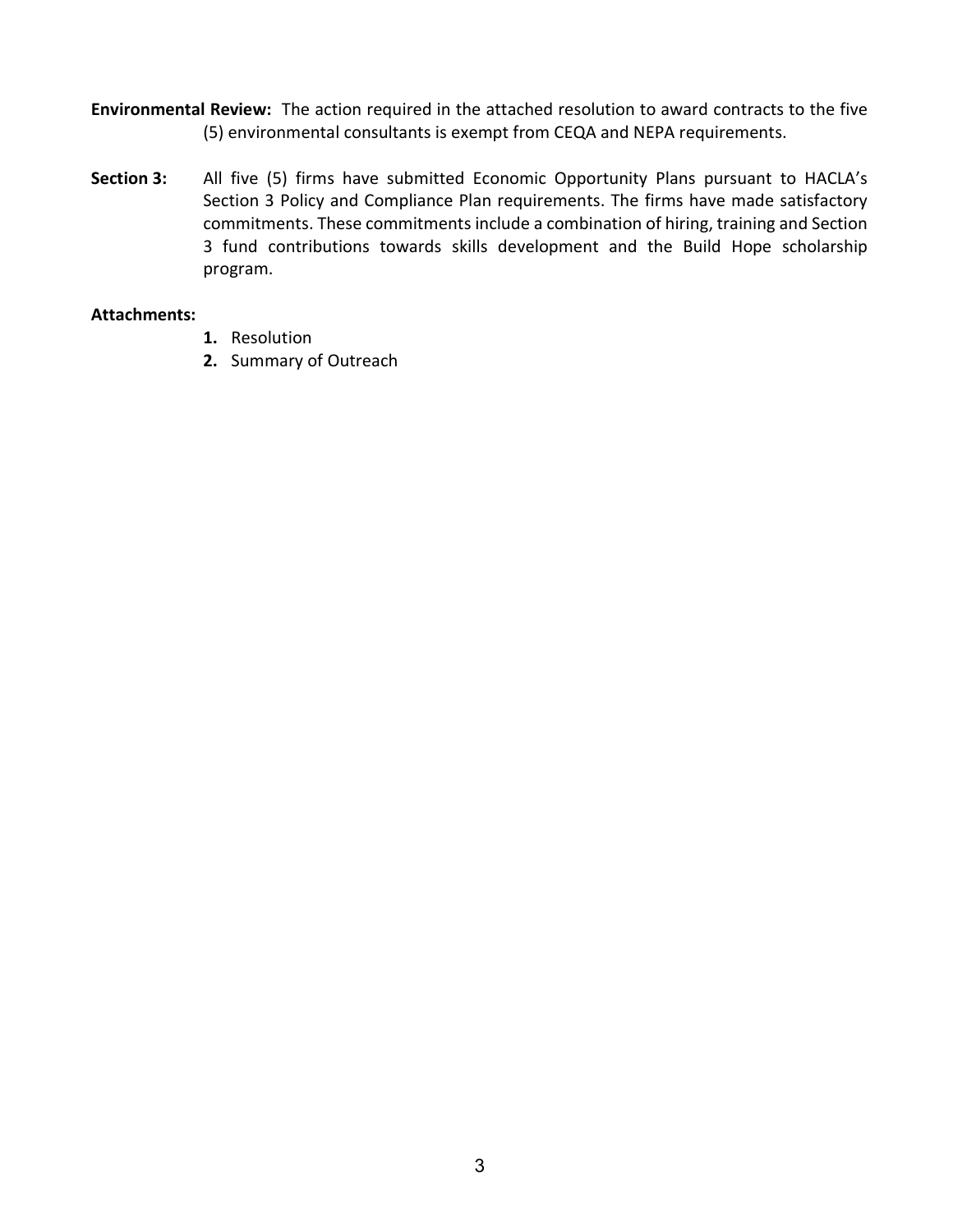RESOLUTION NO.

RESOLUTION AUTHORIZING THE PRESIDENT AND CEO, OR DESIGNEE, TO EXECUTE CONTRACTS WITH THE FOLLOWING FIVE VENDORS: 1) AURORA INDUSTRIAL HYGIENE, 2) LEAD TECH ENVIRONMENTAL, 3) ATLAS TECHNICAL CONSULTANTS, LLC., 4) CITADEL EHS, AND 5) EFI GLOBAL, INC., EACH FOR A ONE-YEAR CONTRACT TERM WITH FOUR ONE-YEAR OPTIONS TO EXTEND, IN AMOUNTS NOT-TO-EXCEED \$500,000, FOR ENVIRONMENTAL CONSULTING SERVICES PURSUANT TO AWARDS UNDER RFP HA-2021-110

WHEREAS, the Housing Authority of the City of Los Angeles ("HACLA") requires qualified firms to provide environmental consulting services related to testing, sampling, surveying, laboratory analysis, inspections, risk assessments, monitoring, oversight, design of methodologies, specifications and plans of lead-based paint and materials that contain lead, asbestos-containing materials and other forms of hazardous materials/substances services ("Environmental Services);

WHEREAS, on August 12, 2021, Request for Proposals (RFP) HA-2021-110 was issued to competitively solicit proposals for Environmental Services;

WHEREAS, on September 14, 2021, a total of (7) seven proposals were received and independently evaluated by an evaluation panel with subject matter expertise;

WHEREAS, it is advantageous for HACLA to have five (5) environmental consulting firms on contract in order to ensure sufficient and timely Environmental Services when the need arises;

WHEREAS, for the reasons set forth in the Report of the President and CEO of the same date herewith, the following five (5) top-ranked firms: 1) Aurora Industrial Hygiene, 2) Lead Tech Environmental, 3) Atlas Technical Consultants, LLC., 4) Citadel EHS, and 5) EFI Global, Inc., are each recommended for contract awards of one year with four one-year options to extend, in amounts of \$500,000, pursuant to awards under RFP HA-2021-110.

NOW, THEREFORE, BE IT RESOLVED that the Board of Commissioners hereby authorizes the President and CEO, or designee, to execute five (5) one-year contracts with four (4) one-year options to extend, each in the amount of \$500,000 with: 1) Aurora Industrial Hygiene, 2) Lead Tech Environmental; 3) Atlas Technical Consultants, LLC.; 4) Citadel EHS; and 5) EFI Global, Inc., for Environmental Consulting Services pursuant to awards under RFP HA-2021-110, for a total contracting amount not to exceed \$2,500,000.

BE IT FURTHER RESOLVED that this Resolution shall take effect immediately.

APPROVED AS TO FORM HOUSING AUTHORITY OF THE CITY OF LOS ANGELES

James Johnson, General Counsel Chairperson Cielo Castro

By: \_\_\_\_\_\_\_\_\_\_\_\_\_\_\_\_\_\_\_\_\_\_\_\_\_\_ By: \_\_\_\_\_\_\_\_\_\_\_\_\_\_\_\_\_\_\_\_\_\_\_\_\_\_\_

| DATE ADOPTED: |  |
|---------------|--|
|               |  |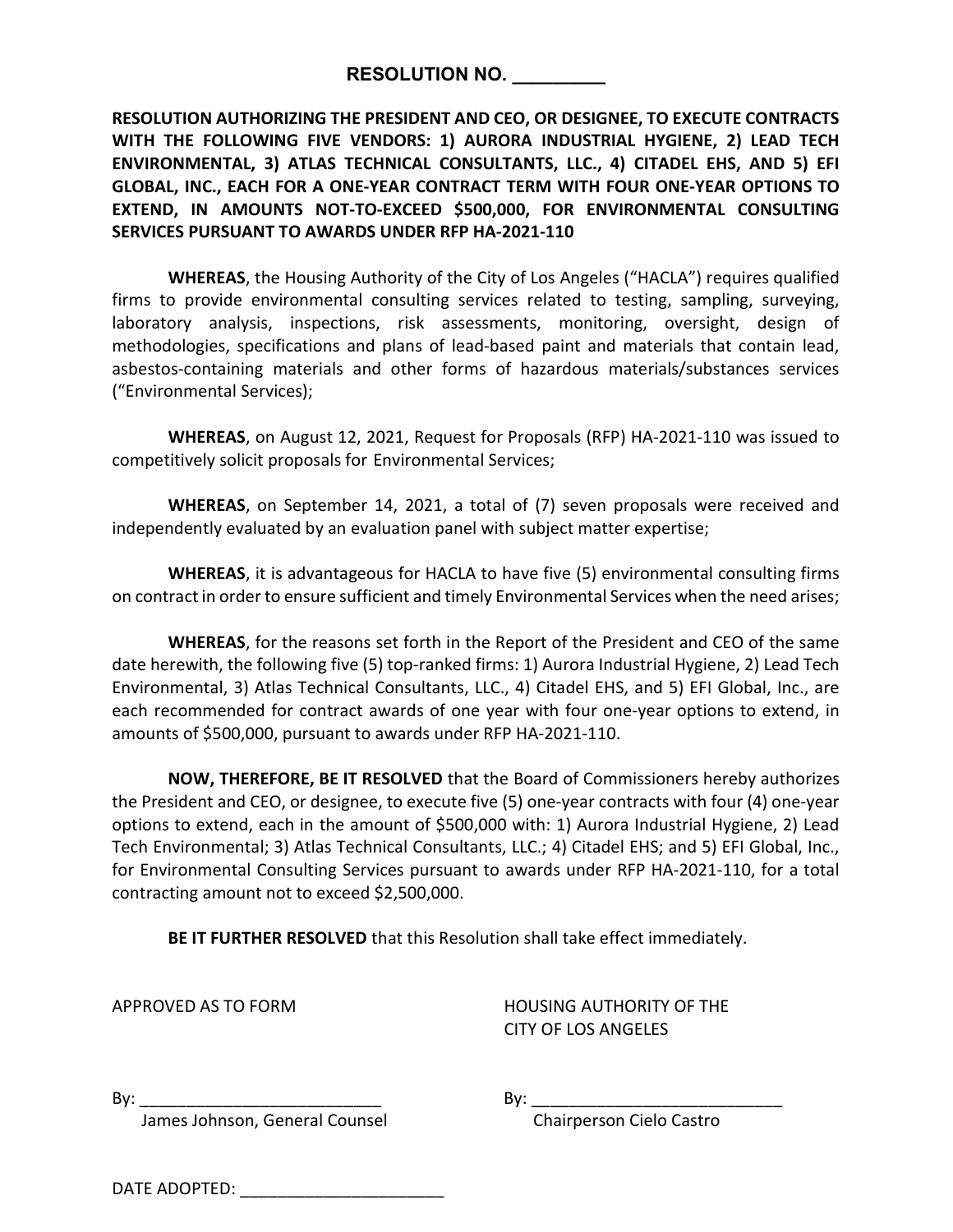## Attachment No. 2

# Summary of Outreach RFP No. HA-2021-110 Environmental Consulting Services

#### A. Funding Source

 $\boxtimes$  Federal  $\Box$  Non-Federal  $\Box$  Mixed Funding

#### B. Advertisement; Minority/Women Outreach

General Services advertised Request for Proposal No. HA-2021-110 ("RFP") on the City of Los Angeles' Business Assistance Virtual Network ("LA-BAVN") website, starting on August 12, 2021, until the submission deadline of September 14, 2021, for a total of thirty-three (33) days. The RFP was viewed by three hundred seventy-six (376) vendors. In addition, the RFP notice was emailed to five (5) vendors from a list provided by the Housing Services Department.

In support of the Housing Authority of the City of Los Angeles' ("HACLA's") policy to contract with Minority-Owned Business Enterprises ("MBEs"), Women-Owned Business Enterprises ("WBEs") and Labor Surplus Area ("LSA") businesses to the extent possible, on August 12, 2021, notice of this RFP was also provided to a List of Recognized Minority and Women-owned Business Organizations, and to the local office of the U.S. Small Business Administration (SBA).

## C. Pre-Proposal Conference

Due to the closure of our offices to the public stemming from the COVID-19 outbreak, a pre-proposal conference was not conducted. This decision follows orders issued for the State of California by Governor Newsom, the City of Los Angeles by Mayor Garcetti, and Federal, County and City of Los Angeles' public health officials.

## D. Addenda

One addendum was issued on September 1, 2021, in response to questions received by the submission deadline of August 23, 2021. The purpose of affording proposers an opportunity to submit questions and HACLA's issuance of the addendum is to provide all potential proposers with the opportunity to ask any questions regarding the RFP and HACLA's requirements, and to help ensure our requirements are clearly and completely understood.

## E. Receipt of Proposals

The following seven (7) proposals were received by the submittal deadline of September 14, 2021: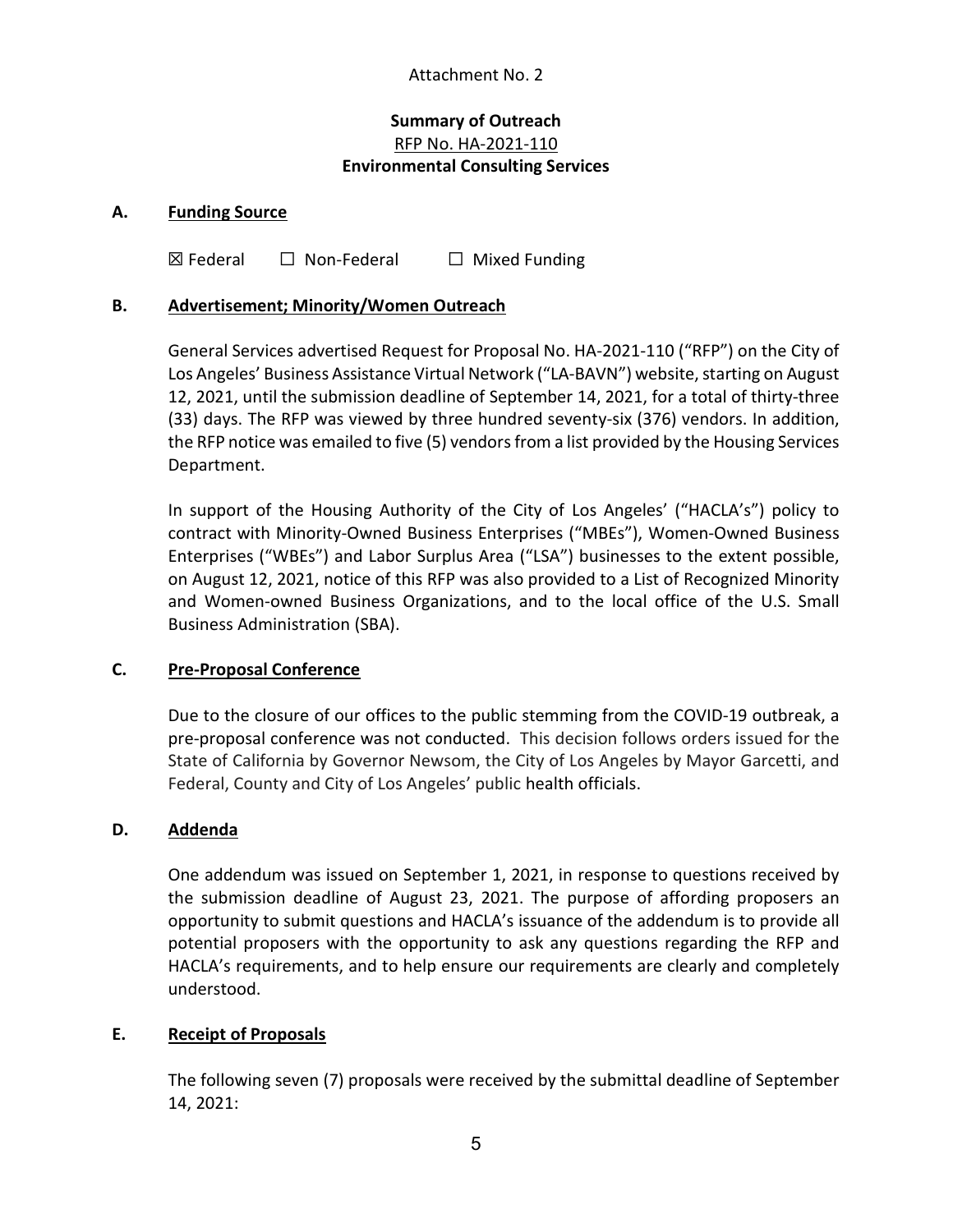| <b>Company Name</b>               |  |  |
|-----------------------------------|--|--|
| Lead Tech Environmental           |  |  |
| Aurora Industrial Hygiene         |  |  |
| <b>Citadel EHS</b>                |  |  |
| Atlas Technical Consultants, LLC. |  |  |
| EFI Global, Inc.                  |  |  |
| Polytechnique Environmental, Inc. |  |  |
| Ambient Environmental Inc.        |  |  |

#### F. Panel Review

The Evaluation Panel ("Panel") was comprised of three (3) subject matter experts. The Panel met on September 29, 2021, that resulted in the following Pre-BAFO consensus scoring:

| <b>Company Name</b>                      | <b>Pre-BAFO Scores</b> |
|------------------------------------------|------------------------|
| <b>Lead Tech Environmental</b>           | 87.00                  |
| <b>Aurora Industrial Hygiene</b>         | 86.50                  |
| <b>Citadel EHS</b>                       | 83.33                  |
| <b>Atlas Technical Consultants, LLC.</b> | 81.00                  |
| EFI Global, Inc.                         | 70.00                  |
| Polytechnique Environmental, Inc.        | 49.67                  |
| Ambient Environmental Inc.               | 42.17                  |

These scores are reflected in the Consensus Rating Form signed by each panelist; the Contract Administrator has confirmed the scores. Interviews were deemed unnecessary.

## G. Best and Final Offers

On October 5, 2021, HACLA requested a Best and Final Offer ("BAFO") from each of the five (5) shortlisted proposers (seen in bold lettering in the above chart), in an effort to provide them with a final opportunity to propose their best proposals. All five (5) proposers responded to the BAFO requests with three (3) proposers reducing their pricing in certain categories. The panel then re-evaluated the proposals and adjusted their scores as follows:

| <b>Company Name</b>                      | <b>Post-BAFO Scores</b> |  |
|------------------------------------------|-------------------------|--|
| <b>Lead Tech Environmental</b>           | 87.00                   |  |
| <b>Aurora Industrial Hygiene</b>         | 85.50                   |  |
| <b>Citadel EHS</b>                       | 83.33                   |  |
| <b>Atlas Technical Consultants, LLC.</b> | 81.00                   |  |
| EFI Global, Inc.                         | 71.00                   |  |

#### H. Recommendation for Awards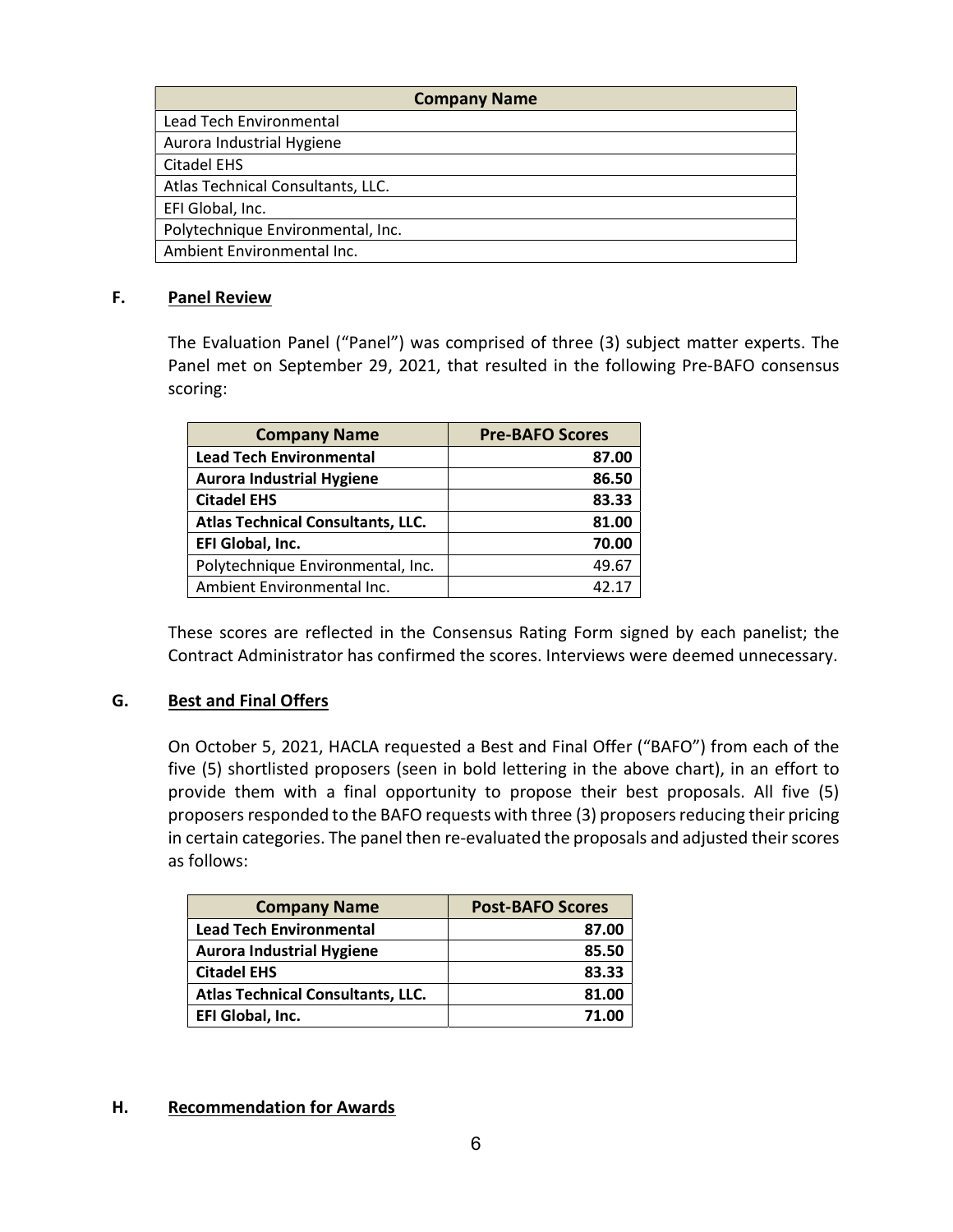Having determined that each proposal represents a best value to HACLA based upon the RFP criteria, the Panel recommends: 1) Lead Tech Environmental, 2) Aurora Industrial Hygiene, 3) Citadel EHS, 4) Atlas Technical Consultants, LLC., and 5) EFI Global, Inc., for contract awards.

# I. Workforce Profile

All of the five (5) proposers: 1) Lead Tech Environmental, 2) Aurora Industrial Hygiene, 3) Citadel EHS, 4) Atlas Technical Consultants, LLC., and 5) EFI Global, Inc., submitted a Workforce Profile that reveals the following workforce composition:

| <b>Company</b>                              | <b>Employees</b> |                                                            |
|---------------------------------------------|------------------|------------------------------------------------------------|
| Lead Tech<br>Environmental                  | Total:           | 2<br>1 minorities = $50\%$<br>$0$ women = $0\%$            |
| Aurora Industrial<br>Hygiene                | Total:           | 12<br>3 minorities = $25%$<br>$4$ women = $33\%$           |
| <b>Citadel EHS</b>                          | Total:           | 53<br>10 minorities = $19%$<br>$= 38%$<br>20 women         |
| <b>Atlas Technical</b><br>Consultants, LLC. | Total:           | 2792<br>554 minorities = 20%<br>632 women = $23%$          |
| EFI Global, Inc.                            | Total:           | 17,313<br>5989 minorities = $35\%$<br>12150 women = $70\%$ |